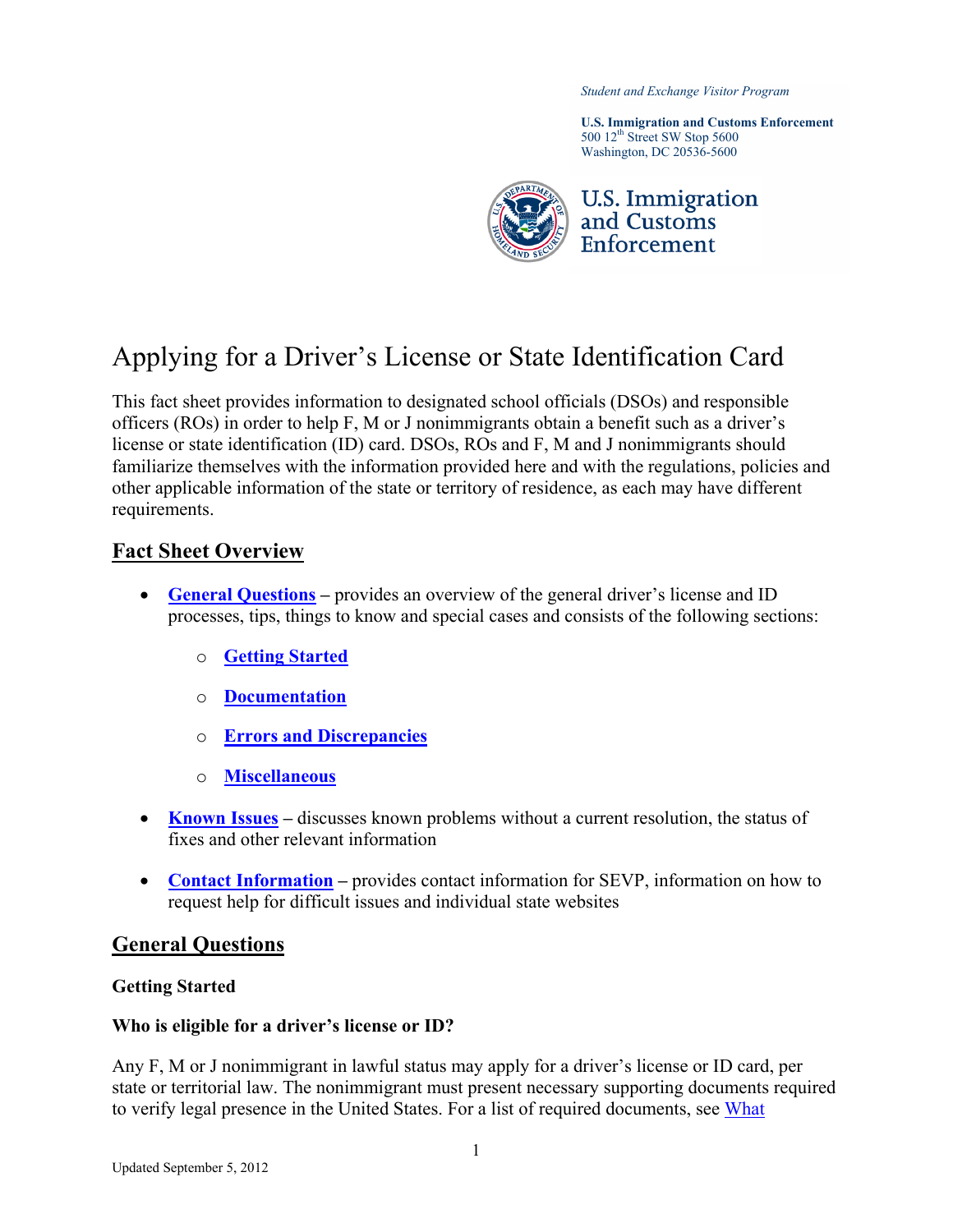[documentation must a nonimmigrant present to the DMV?](#page-2-0) For additional information specifically about accompanying spouses and dependents, see [What are the requirements for an](#page-3-0)  [accompanying dependent?](#page-3-0)

#### **What should a nonimmigrant do before applying for a driver's license or ID?**

A nonimmigrant should contact the DSO or RO. The DSO or RO will provide guidance, assist in familiarizing the nonimmigrant with the expectations of the department of motor vehicles  $(DMV)^1$  $(DMV)^1$  for that state or territory, and explain the general process for obtaining a driver's license or ID.

#### **When can a nonimmigrant apply for a driver's license or ID?**

Please be aware of the following timing requirements before applying for a driver's license or ID:

- The Student and Exchange Visitor Information System (SEVIS) record must be in *Active* status when an F, M or J nonimmigrant applies for a benefit. A nonimmigrant with a record in any other status will not have success applying for a benefit.
- Wait at least ten calendar days from the date of entry into the United States before applying for a driver's license or ID to allow time for arrival data processing. Most states and territories use the Systematic Alien Verification for Entitlements (SAVE) Program to determine a non-citizen's eligibility for many public benefits, including the issuance of a driver's license.<sup>[2](#page-1-1)</sup> The SAVE Program, an intergovernmental initiative that aids benefitgranting agencies in determining an applicant's immigration status, uses an online system to check immigration information against millions of records contained in Department of Homeland Security (DHS) databases. SAVE does not make a determination on whether an applicant is eligible for the underlying benefit; the benefit-granting agency makes that determination. For more information about the [SAVE](http://www.uscis.gov/SAVE) Program, please visit the SAVE [website.](http://www.uscis.gov/SAVE)
- Wait at least two federal business days from the activation date<sup>[3](#page-1-2)</sup> in SEVIS to apply for a driver's license or ID to ensure that the nonimmigrant's *Active* status updates in all relevant databases.
- Several states require that a nonimmigrant have at least six months left on the Form I-20, "Certificate of Eligibility for Nonimmigrant Student Status," or Form DS-2019, "Certificate of Eligibility for Exchange Visitor (J-1) Status," to be eligible for a driver's license. Either consult with the state or territory's DMV or visit its website to see if this is a requirement.

 $\overline{a}$ 

<sup>&</sup>lt;sup>1</sup> SEVP uses DMV in this fact sheet as a generic term. Not every state uses this designation.

<span id="page-1-1"></span><span id="page-1-0"></span><sup>&</sup>lt;sup>2</sup> Please check with your state or territory's DMV to find out if it uses SAVE.

<span id="page-1-2"></span><sup>3</sup> The date the DSO indicated that the nonimmigrant has reported to the institution by updating the SEVIS record from *Initial* to *Active*.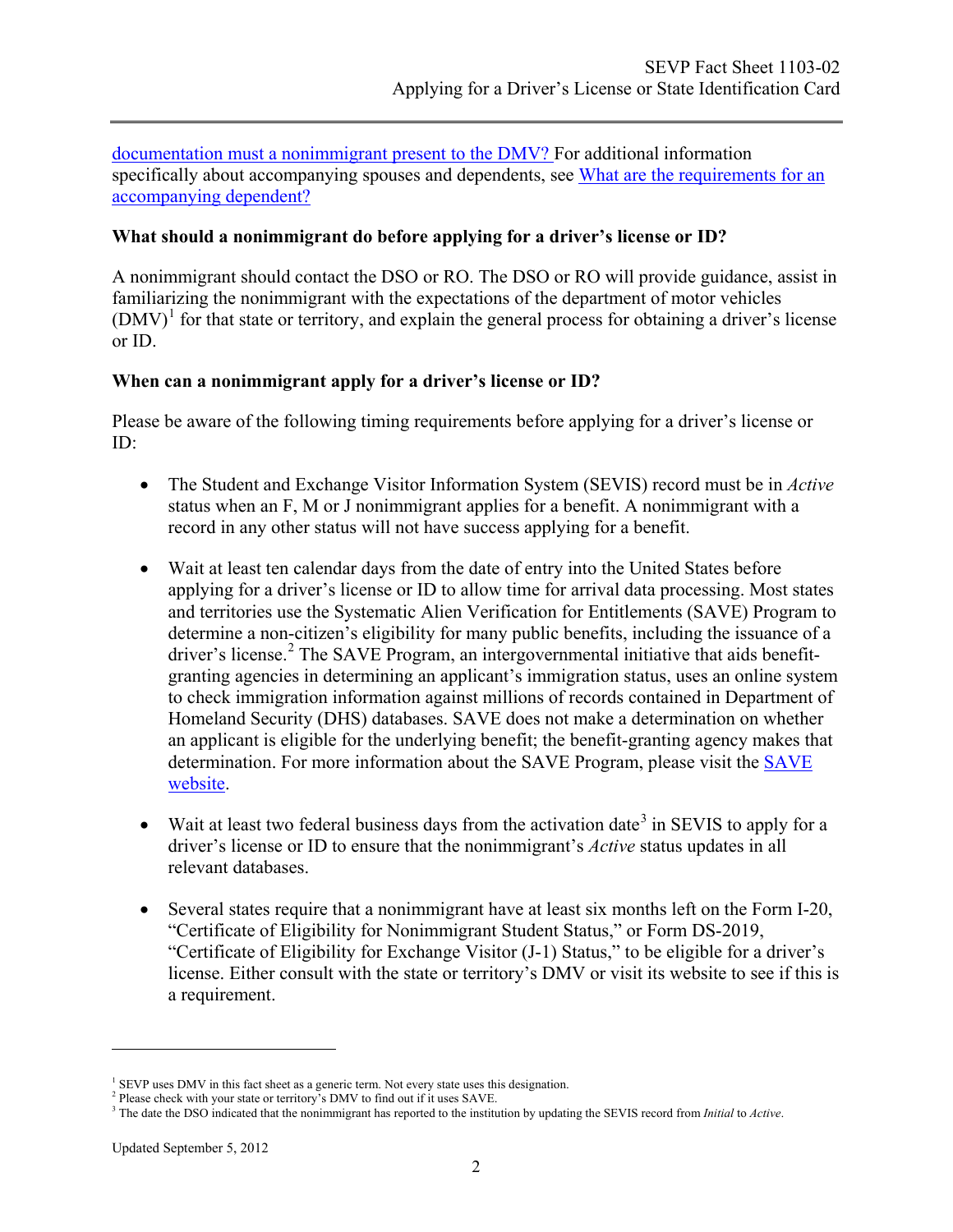#### **What can a DSO or RO do with a nonimmigrant's information to ensure a smooth application process?**

- The nonimmigrant's name must match all supporting documents. See What [documentation must a nonimmigrant present to the DMV?](#page-2-0)
- The nonimmigrant's status, name, and date of birth must be correct in SEVIS before sending the nonimmigrant to the local DMV office. The nonimmigrant must also have an *Active* SEVIS record before applying.
- The supporting documents must be consistent and reflect the nonimmigrant's proper name, date of birth and nonimmigrant status. Otherwise, the DMV will deny the application. Review all supporting documents before the nonimmigrant applies. For assistance, see [SEVP's FAQ on Data](http://www.ice.gov/sevis/faqs/data_integrity.htm) Integrity.
- The nonimmigrant must be within the program start and end dates in SEVIS, unless participating in optional practical training (OPT) or the 17-month extension.

# <span id="page-2-0"></span>**Documentation**

## **What documentation must an F, M or J nonimmigrant present to the DMV?**

For specific requirements for your state, please refer to the DMV website or contact a local DMV office. In general, the nonimmigrant should present the following:

- Valid passport with visa (if applicable)
- Form I-94, "Arrival/Departure Record"
- Form I-20 (for an F or M student) or Form DS-2019 (for a J exchange visitor)
- EAD card (Form I-766 "Employment Authorization Document"), if on post-completion OPT
- Form I-797, "Notice of Action*,*" in cases of a change of status (e.g., from F-1 to H-1B)
- Social Security number (SSN) on a Social Security card or a Social Security Administration (SSA) Form SSA-L676, ["Refusal to Process SSN Application."](https://secure.ssa.gov/apps10/poms.nsf/lnx/0100299020) Please visit this [SSA website](http://www.ssa.gov/pubs/10096.html) for more information.

# **Does an F, M or J nonimmigrant need an SSN to apply for a driver's license or ID?**

No, a nonimmigrant does not need an SSN. In most states, however, the nonimmigrant will need to apply for an SSN. Follow the instructions on how to apply for a Social Security card as described on this [SSA website.](http://www.ssa.gov/pubs/10096.html#3)

# **What if the SSA refuses to give an F, M, or J nonimmigrant an SSN?**

Updated September 5, 2012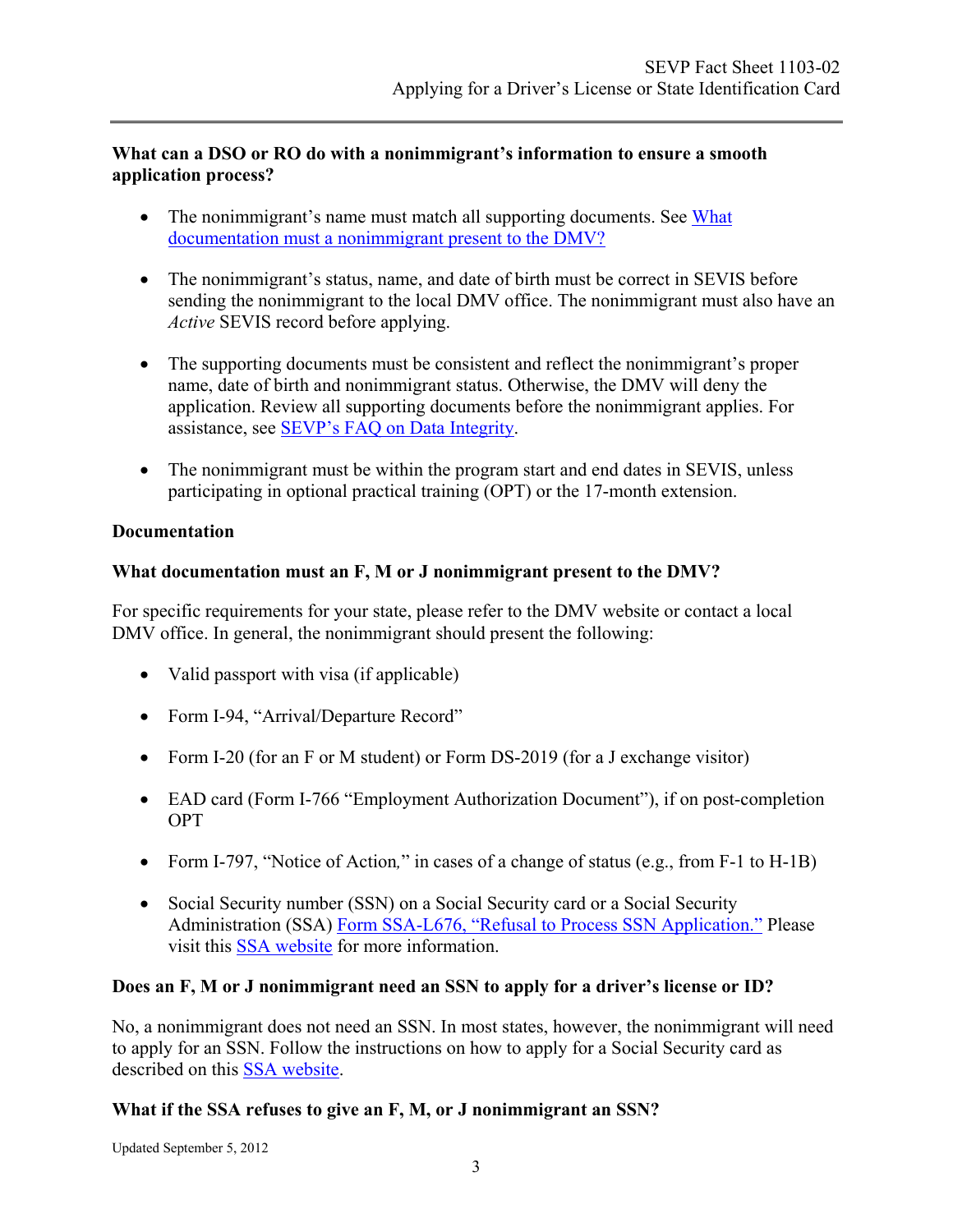A nonimmigrant who is ineligible for an SSN will receive a [Form SSA-L676.](https://secure.ssa.gov/apps10/poms.nsf/lnx/0100299020) The nonimmigrant may have to present this letter when applying at the DMV office to fulfill the SSN requirement, if any.

#### **What documents should a nonimmigrant on the cap gap extension present to verify legal presence?**

A nonimmigrant should inform the DSO immediately after receiving an approval notice from USCIS for a change of status to H-1B. The DSO will print a new Form I-20 and give it to the nonimmigrant. In the comments section on Page 3 of the Form I-20, SEVIS will automatically update and will insert new language in the nonimmigrant's SEVIS record indicating the following: [4](#page-3-1)

- The student's F-1 status and employment authorization, if applicable, have automatically extended to September 30,  $20XX^5$  $20XX^5$ .
- The student has authorization to remain in the United States and continue employment, if applicable, with an expired EAD.

The local DMV office will use the information on Page 3 of the Form I-20 to validate the nonimmigrant's duration of status through September 30.

Upon receiving approval for H-1B status, the nonimmigrant should wait 10 days and then return to the DMV to present the Form I-797 or Form I-797A and request that the DMV extend the driver's license expiration date for a period of one year. The nonimmigrant must return to the DMV every year to extend the license for the period of stay in the United States, unless otherwise stated by the local DMV office.

#### **What are the requirements for an F or M nonimmigrant on post-completion optional practical training (OPT)?**

F or M nonimmigrants on post-completion OPT should present their Form I-766, "Employment Authorization Document," (EAD) for verification, as this is the most recent immigration document with the current information.

While the DMV uses the EAD card's A number (USCIS number) for verification rather than the Form I-20's SEVIS ID, the DMV still requires an endorsed Form I-20 with OPT authorization on Page 3.

# <span id="page-3-0"></span>**What are the requirements for an accompanying dependent?**

An accompanying dependent who applies for a driver's license or state ID should present supporting personal status documentation as well as status documentation of the primary status

 $\overline{a}$ 

<span id="page-3-1"></span><sup>4</sup> According to *8 CFR 214.2(f)(5)(iv)* and *8 CFR 274a.12(b)(6)(iv)*, as updated April 8, 2008, in a rule published in the Federal Register (*73 FR 18944*). Additional information about the automatic extension is available on the SEVP website a[t www.ice.gov/sevis.](http://www.ice.gov/sevis)

<span id="page-3-2"></span> $5$  USCIS will amend this date for the following year at the beginning of each fiscal year (i.e., October 1).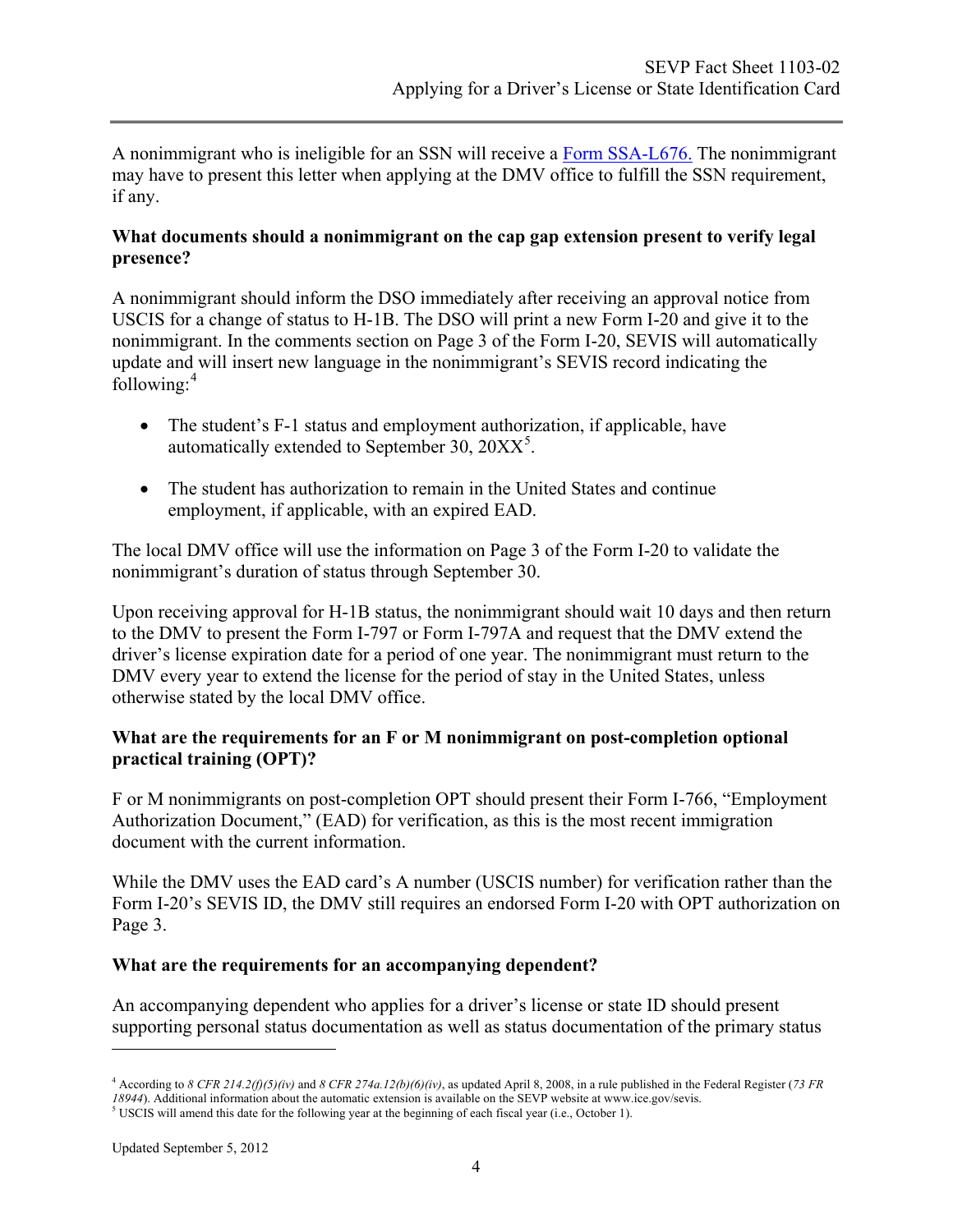holder. Information on a practical training period or cap-gap period reflects the duration of status.

The DMV will look for consistency between the dependent's duration of status and that of the primary status holder.

Sometimes DMV offices have difficulty when verifying dependents. The best way to alleviate this problem is for all nonimmigrants in this position to do the following:

- Always go to the DMV office with the primary  $(F-1, M-1)$  or J-1) status holder
- Bring the following paperwork:
	- o The primary and dependent's most current Form I-94
	- o The primary and dependent's valid passport with visa (when applicable)
	- o Proof of identity (per state requirements)
	- o Proof of relationship (e.g., marriage certificate)
	- o The primary and dependent's most current Form I-20 or Form DS-2019 (This is critical when the primary F-1 or M-1 is on OPT)
	- o EAD if on post-completion OPT (for F or M only)

#### <span id="page-4-0"></span>**Errors and Discrepancies**

#### **What should an F, M or J nonimmigrant do if there is an error on the passport?**

A nonimmigrant with a passport error should consult the home country's embassy or consulate to find out how to correct, update or renew the passport. Most embassies and consulates have a website with information regarding this issue.

#### **What should an F, M or J nonimmigrant do if the name on the passport does not match the name on the Form I-20 or Form DS-2019?**

Prior to applying for a driver's license at a DMV, the nonimmigrant should consult with the DSO to correct the Form I-20 or with the RO to correct the Form DS-2019 to reflect the name on the passport.

#### **What should a nonimmigrant do if the DMV denies the nonimmigrant a driver's license because of a discrepancy on the Form I-94?**

CBP reviews requests for corrections and, if appropriate, issues the necessary replacement documents to remedy the following errors made on the Form I-94 at the time of entry into the United States: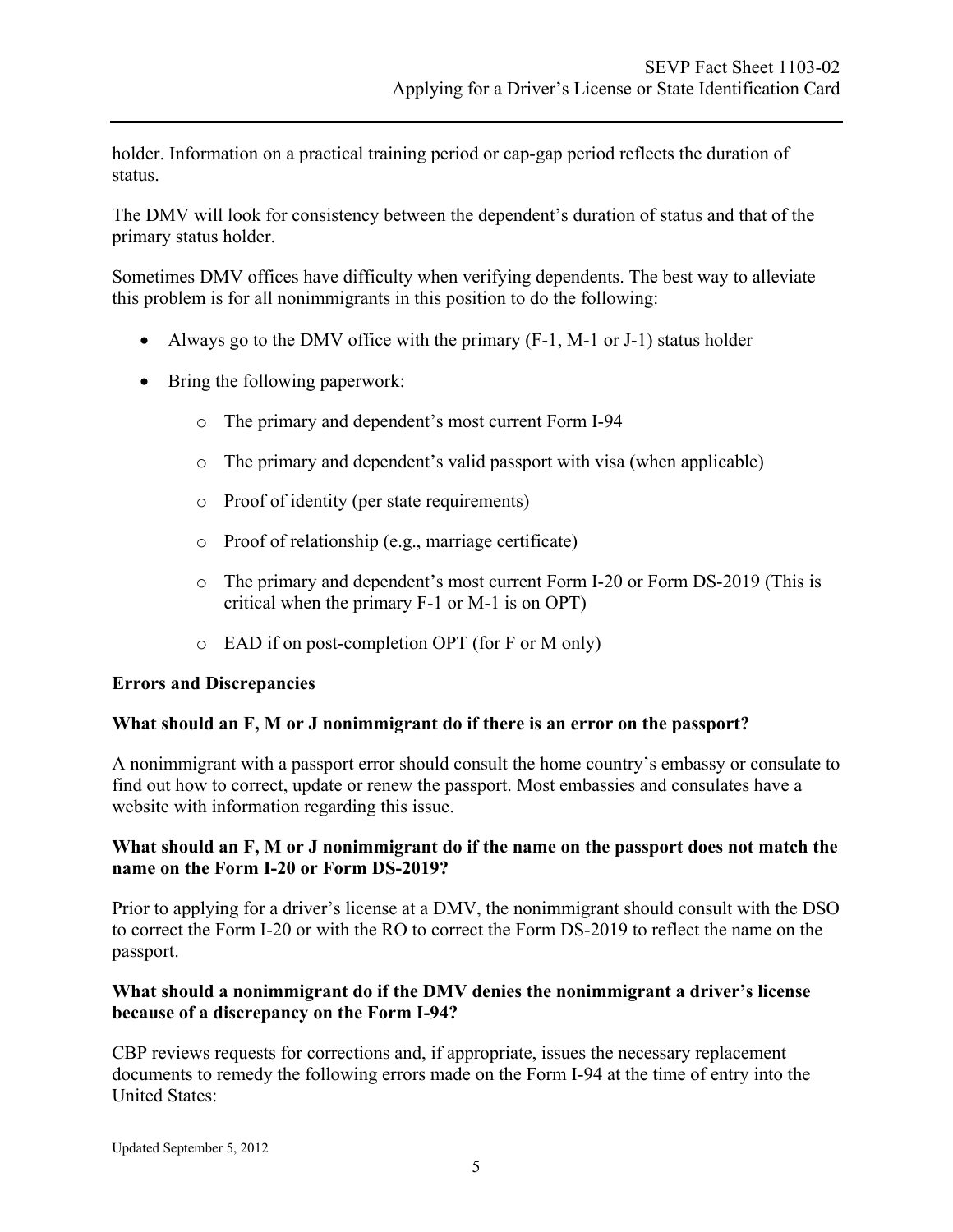- Improper nonimmigrant classification
- Inaccurate biographical information
- Incorrect period of admission

Officials at any [designated deferred inspection location](http://www.cbp.gov/xp/cgov/toolbox/contacts/deferred_inspection/) or CBP office located within an international airport can help, regardless of the location of the document's actual issuance. See the [CBP website](http://www.cbp.gov/xp/cgov/travel/id_visa/i-94_instructions/) for more detailed information.

#### **Can an F or M nonimmigrant apply for a driver's license if the Form I-20 is expired?**

Yes. In many cases the nonimmigrant can apply for a driver's license but should consult with the local DMV and DSO before applying. The DMV requires a nonimmigrant to present supporting documentation, such as an EAD card, validating the duration of stay in the country. All documents should reflect the nonimmigrant's program or practical training period start date and end date in the United States.

#### <span id="page-5-0"></span>**Miscellaneous**

#### **Will all states add the 30 or 60-day grace period to a driver's license validity period?**

No. Not every state adds the 30 or 60-day period after the program end date to the driver's license for an initial applicant and/or an applicant renewing a driver's license. While the SAVE system automatically accounts for grace periods, many states choose to issue a benefit that is valid until the program end date listed on the Form I-20 or Form DS-2019. Furthermore, the 60 day period allowed at the end of post-completion OPT does not apply to an applicant's driver's license validity period by any state or territory. A nonimmigrant should consult with the local DMV office before applying for a state driver's license or renewing a driver's license.

#### **Which J exchange visitor classes have work authorization?**

Officials at most DMV offices recognize that J exchange visitors in the following classes of admission have work authorization and may receive an SSN:

- Alien physician
- Au pair
- Camp counselor
- Government visitor
- Intern
- Professor
- Research scholar
- Short-term scholar
- Specialist
- Summer work/travel
- Teacher
- Trainee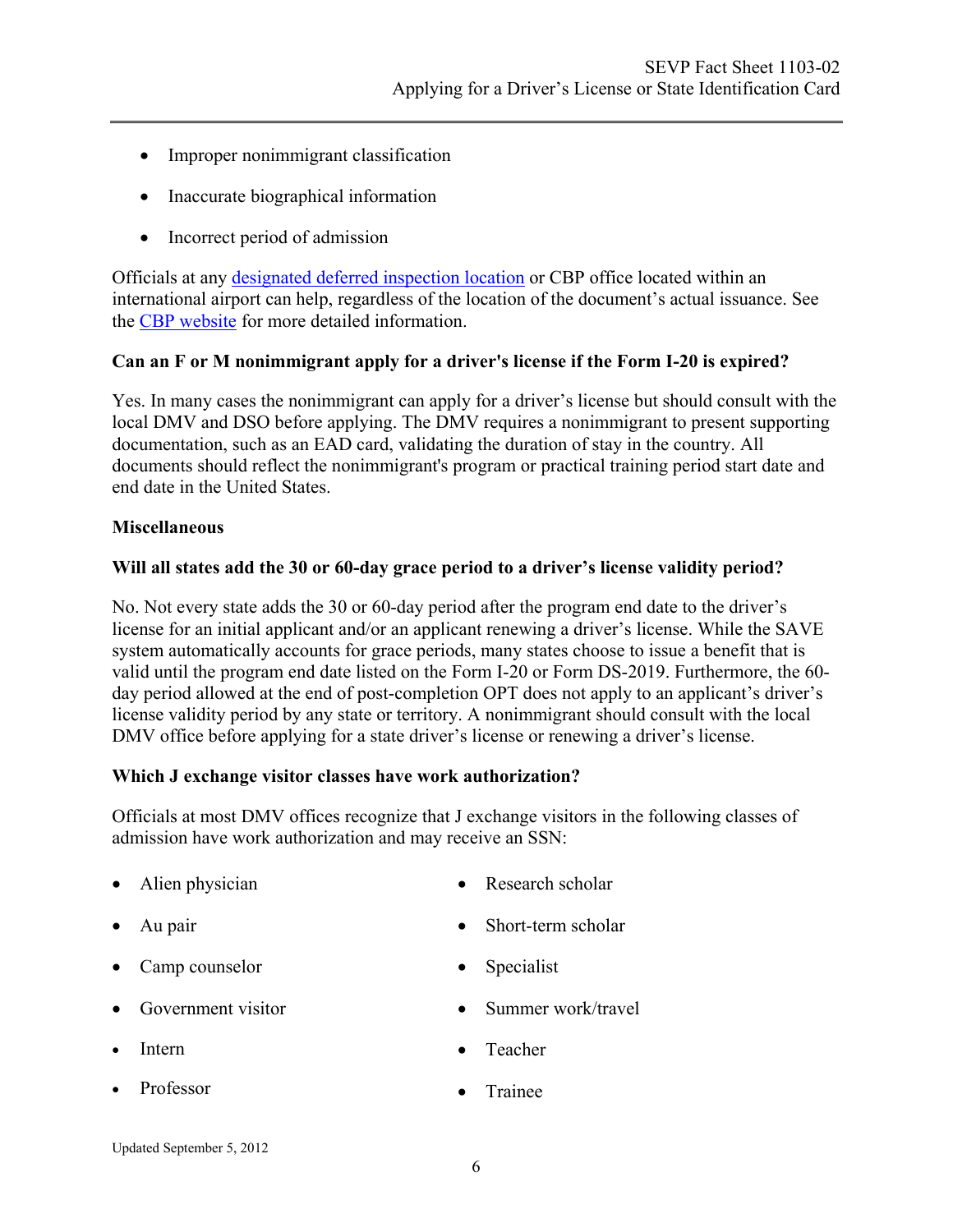These classes of J-1 exchange visitor admission require a sponsor letter in order to receive an SSN:

- Student at a college or university
- Student intern
- International visitor

The sponsor letter must be on the sponsoring organization's letterhead and include an original signature of the RO. The letter must show the name of the J-1, indicate the J-1 has work authorization and show a recent date within the program start and end dates listed on the Form DS-2019.

Some states require a J exchange visitor to apply for an SSN even if ineligible. In such a case, the SSA will issue a [Form SSA-L676.](https://secure.ssa.gov/apps10/poms.nsf/lnx/0100299020) The J exchange visitor should take this form to the DMV office when applying for a driver's license.

#### **I am having a problem not listed here. What do I do?**

In general, as long as the nonimmigrant's record is in *Active* status in SEVIS, the design of the SAVE system allows it to handle these issues by performing an additional verification.

This means that if SAVE cannot initially verify an applicant's status, the DMV office should institute an additional verification request either electronically or by submitting a Form G-845 "Document Verification Request," for a manual review of the applicant's immigration records.

In cases in which an applicant's status was not verified on initial verification and the agency instituted an additional verification, as required, the SAVE Program responds in 3-5 federal work days if the additional verification is automated and 10-20 federal work days if the verification is paper-based.

If the additional verification does not resolve the issue, please see the [Contact Information](#page-8-0)  [section](#page-8-0) below on contacting SEVP for assistance.

# <span id="page-6-0"></span>**Known Issues**

#### **Background**

SEVP, in conjunction with USCIS, actively collects data from stakeholders to identify problematic trends and patterns. In 2011, SEVP assisted in developing a system enhancement to provide for F, M, and J nonimmigrants transferring or changing education levels to receive verification based on their current *Active* record rather than last record updated. Please note that this is not the same issue as the program gap issue listed below.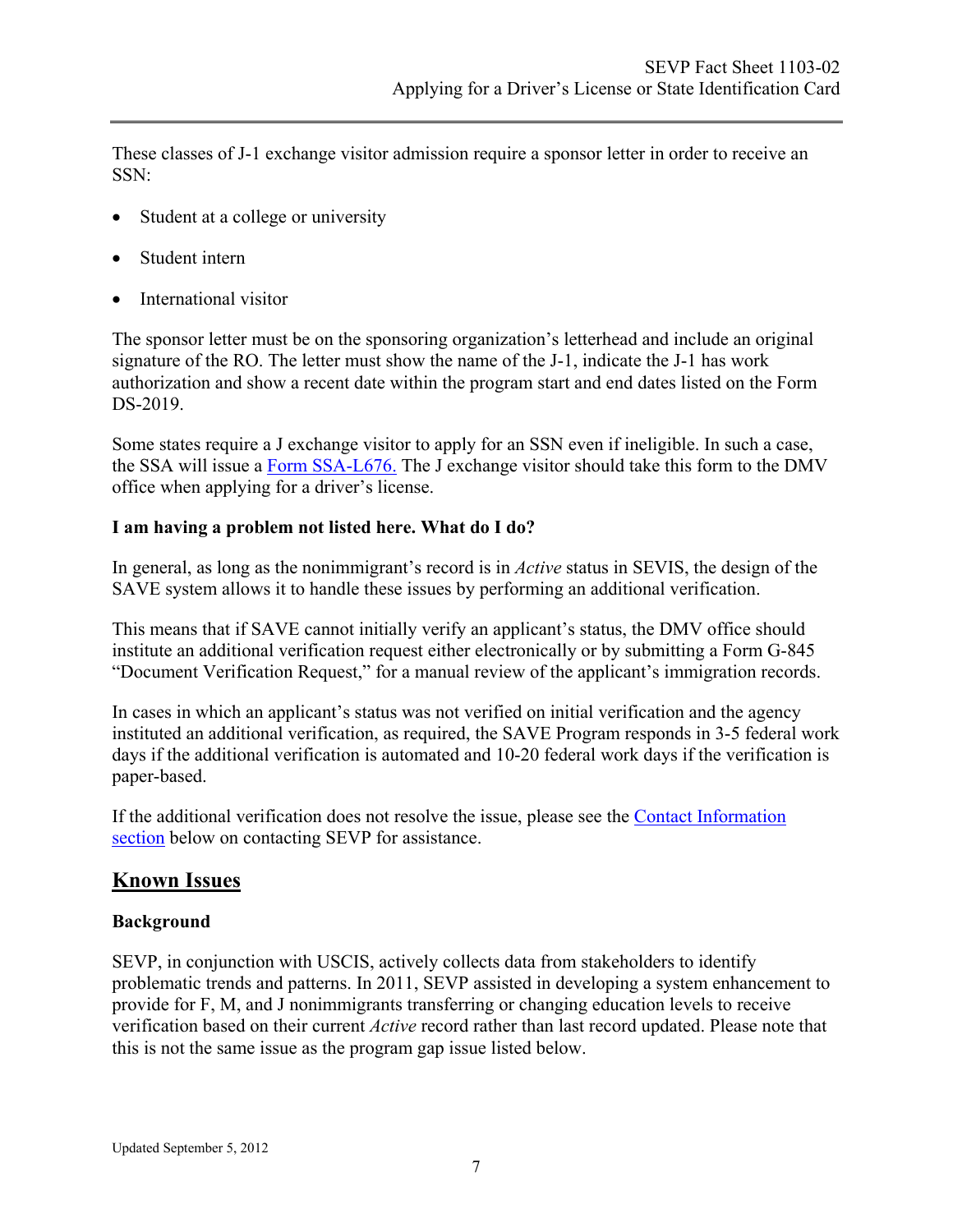# **Program Gap Issue**

A program gap exists for an F student in the following circumstances:

- Completes an undergraduate program of study
- Has a *Completed* and/or an *Initial* SEVIS record
- Is waiting to attend a graduate program
- Is in the United States more than 30 days before the new program start date

While still legally present in the United States, this nonimmigrant has no active record in SEVIS and cannot receive a SAVE verification for a benefit such as a driver's license or Social Security card.

This issue will also affect nonimmigrants transferring or changing education levels (without graduating) during a long break and having an *Active* SEVIS record. DMVs in many states cannot use SAVE to verify a nonimmigrant in between programs. There are two reasons for this:

- 1. SAVE can only verify an F, M or J nonimmigrant in *Active* status and before a program end date.
- 2. Many states have specific length requirements (e.g., a nonimmigrant must have six or more months remaining in a program in order to receive a benefit) or do not recognize the 30 or 60-day grace period.

SEVP is currently working with USCIS and SAVE to find a work-around for this issue until the launch of SEVIS II, with which this will no longer be a concern.

#### **Change of Status Issue (Commonly known as the "H-1B Issue")**

SEVP, SAVE and USCIS are aware of an issue affecting some former F and J nonimmigrants who have changed status, specifically to H-1B status, and are unable to receive a valid initial verification response when applying for a benefit.

Based on the dynamic nature of the different data sources, SAVE can verify changes in status either in real time or in daily uploads, depending on the database. It is important to note that SAVE is reliant on the source databases, as well as the accuracy of that data.

If there is an instance when a SAVE response does not match the information on the applicant's immigration documents or there is a material discrepancy between information on an applicant's immigration documents and the SAVE response, the DMV should initiate an additional verification request.

Affected former F or J nonimmigrants should contact SEVP using information in the [Contact](#page-8-0)  [Information](#page-8-0) section.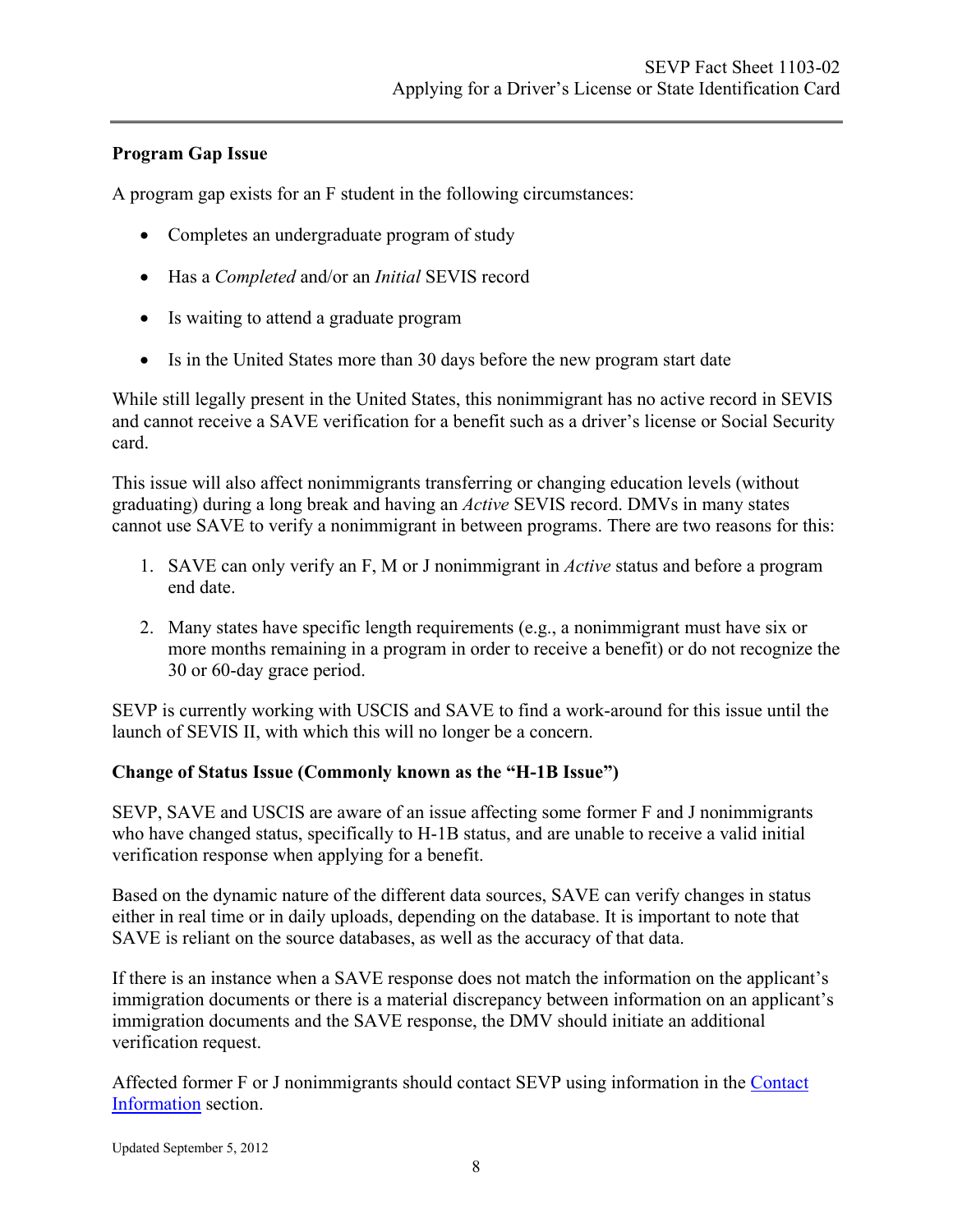#### **F-2 Dependents Issue When F-1 is on Post-Completion OPT or the 17-Month Extension**

SEVP is aware of an issue which inhibits F-2 dependents from receiving a valid initial verification response when the primary F-1 is on post-completion OPT or the 17-month extension. SAVE and SEVP are currently working on a permanent solution. Until that time, please follow these suggestions:

- 1. The F-1 nonimmigrant should accompany the F-2 nonimmigrant when applying for a benefit (e.g., a driver's license or Social Security card).
- 2. Bring all documents, including, but not limited to, the primary and dependent's most recent Forms I-94, Forms I-20, the F-1 nonimmigrant's EAD card, any other required documents, etc. to the DMV office.
- 3. Explain to the DMV representative that this is a known issue and, if necessary, ask to speak with a supervisor. If there is an instance when a SAVE response does not match the information on the applicant's immigration documents or there is a material discrepancy between information on an applicant's immigration documents and the SAVE response, the DMV should initiate an additional verification request in SAVE.

If the suggestions above do not work, please see the Contact Information section below in order to request assistance.

# <span id="page-8-0"></span>**Contact Information**

#### • **Contacting SEVP**

An F, M, or J nonimmigrant, DSO or RO with further questions about driver's licenses not addressed in this document should contact SEVP at dmyssa.sevp@ice.dhs.gov. For questions about a specific state's motor vehicle policy, please [contact that state directly.](#page-9-0)

For general SEVP policy questions, contact the SEVP Response Center at 703-603-3400 or [sevp@ice.dhs.gov.](mailto:sevp@ice.dhs.gov)

#### • **SEVP Websites**

[www.ice.gov/sevis](http://www.ice.gov/sevis) – SEVP's official website.

[Study in the States](http://studyinthestates.dhs.gov/) – SEVP's new website with useful information for F and M students, prospective students and DSOs.

#### • **Problem Resolution Requests**

If an F, M or J nonimmigrant applies for a driver's license or ID and officials at the DMV are unable to issue a product, the DSO or RO should e-mail SEVP  $(d$ mvssa.sevp $@$ ice.dhs.gov) for assistance. In the e-mail's subject line, enter "DMV Issue